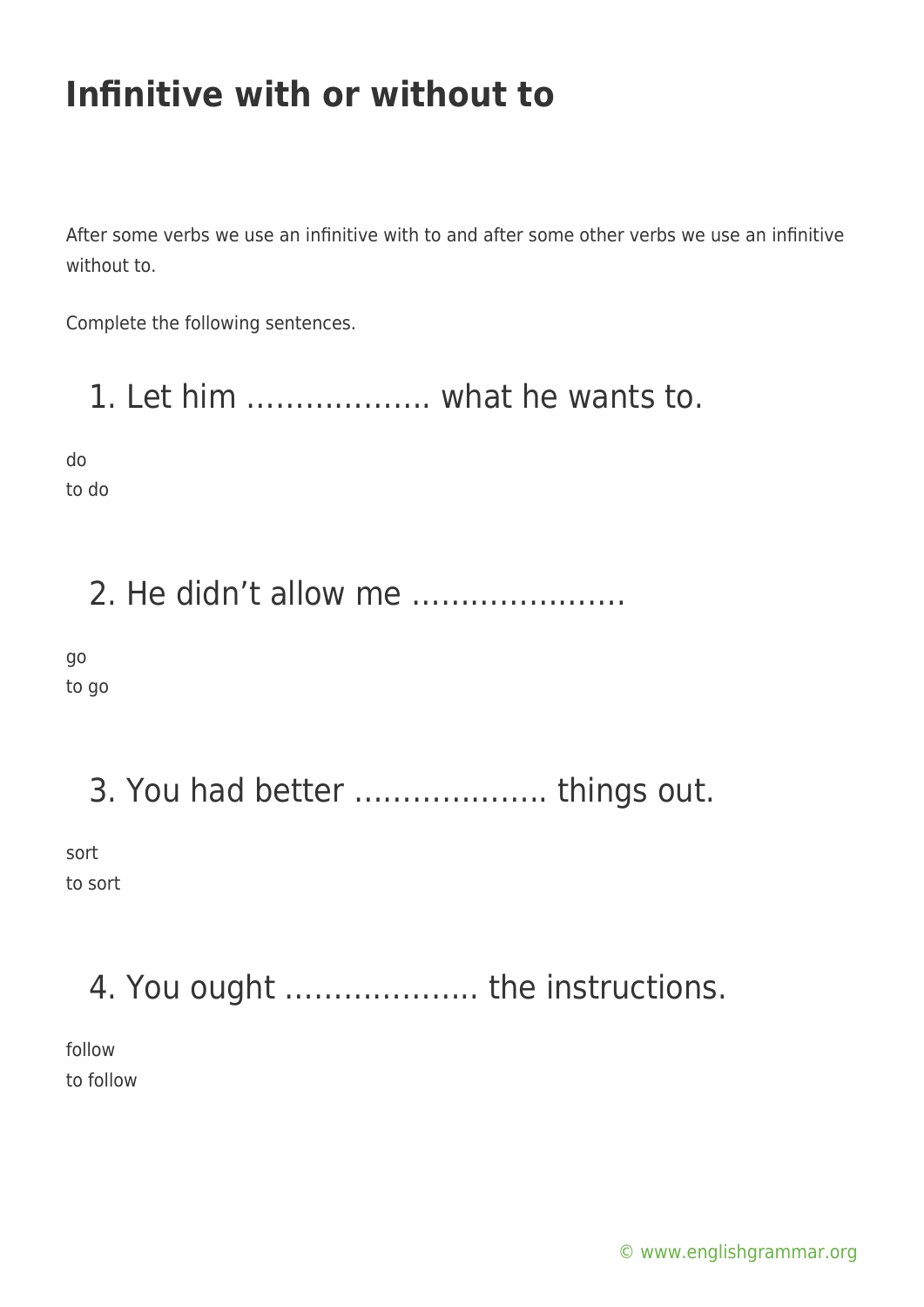## **Infinitive with or without to**

5. He was unable …………………. over the grief.

get to get

6. He made me …………………..

wait to wait

7. She was made ………………… the whole story.

repeat to repeat

## 8. I heard him …………………

sing to sing

# 9. I bade him ………………….

Please select 2 correct answers

go